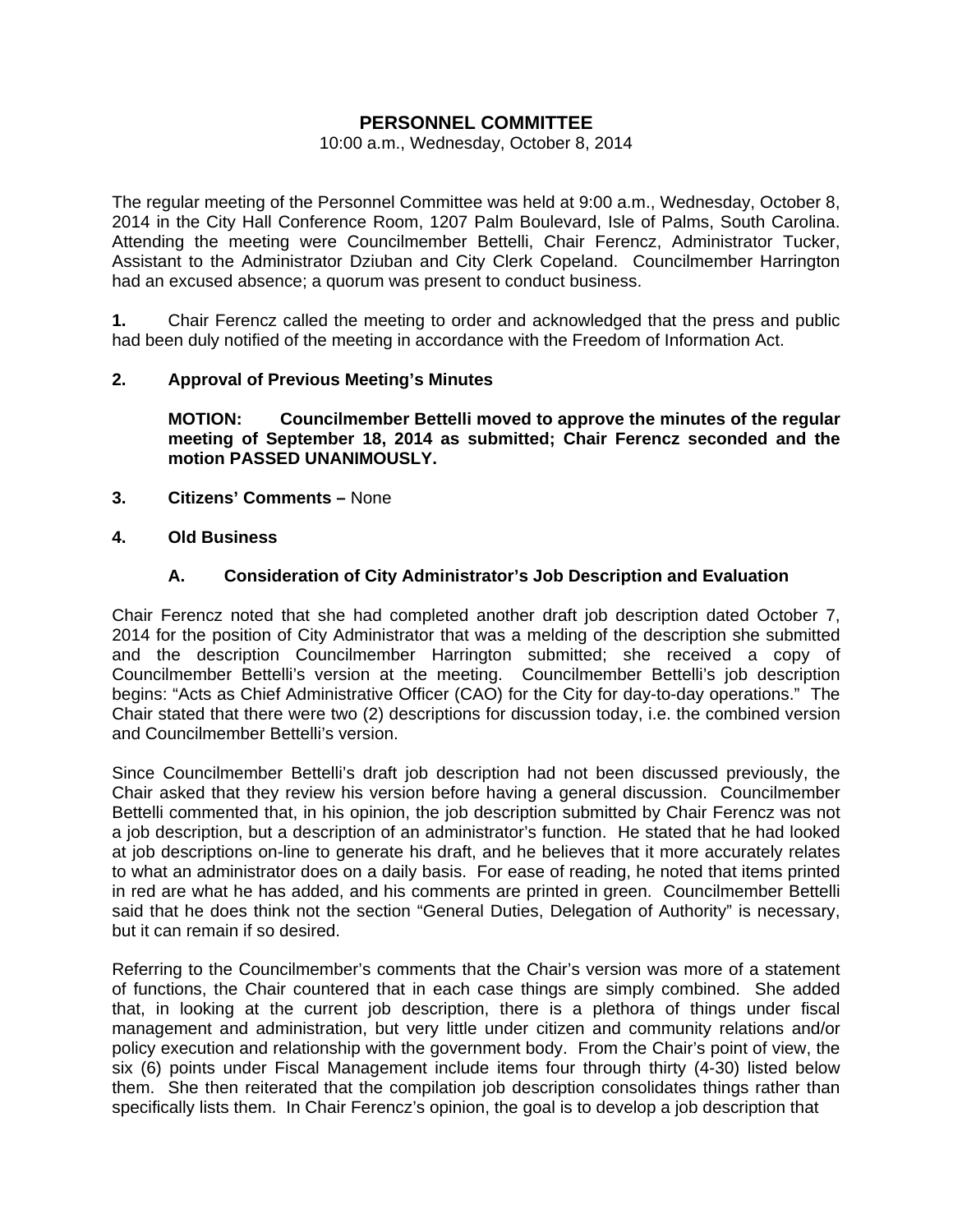Personnel Committee October 8, 2014 Page 2 of 5

adequately describes what is being done without detailing the tasks one by one (1 by 1); she continued that this gives City Councilmembers and a City Administrator the opportunity to expand on what the compilations do not say. In trying to evaluate the job performance, if Council is held to what is in the existing description, Councilmembers cannot give her the credit due for those things accomplished outside of them.

Councilmember Bettelli asked what cities she knew of that had changed to this type of job description.

She replied that it is a combination of cities from Myrtle Beach to North Carolina to Tennessee to Louisiana; they are not exactly like this because the Chair could not find a City Administrator's job description that exactly fit the Isle of Palms. She, therefore, looked at what the City has and put it into the format to which others are moving. Chair Ferencz agreed that it is very different from what the City currently has, and, in reading between the lines, she believes that everything is covered.

Councilmember Bettelli remarked that each member of the Committee has ideas on the job description and it will take all three (3) members discussing it to arrive at one (1) with proper language to describe the job.

Pursuant to the suggestion from Chair Ferencz to take the job description to City Council, Councilmember Bettelli noted that the City works by committee and the full Personnel Committee has not worked through this job description. The Chair countered that by delaying the City would "have nothing for 2015." Councilmember Bettelli countered that the City would have the job description that exists today.

The Chair stated that the job description will have to come to a vote by Council, and, if voted down at Committee, she expects members of Council to ask for it.

Councilmember Bettelli noted that, if IOP City Council is to be a council run by committee, it must work by committee.

Chair Ferencz then asked if Councilmember Bettelli was comfortable that three (3) people on a committee can make changes or not make changes.

Councilmember Bettelli commented that it is far easier for three (3) people to make a decision than it is for nine (9). He stated that he would not be comfortable taking anything to City Council at this time; he said that the Chair would be asked, "Did the Personnel Committee agree on this?" At this point, the answer would be 'no' because the three (3) members have not agreed on a job description, not even two (2). The Councilmember added that Council would not make a decision at a Council meeting; they will want to look at it and see what input/changes they want to add. He agreed that the task needs to be accomplished, but he thought going to Council at this time was pre-mature.

### **MOTION: Councilmember Bettelli moved to defer action on a city administrator job description to the November meeting.**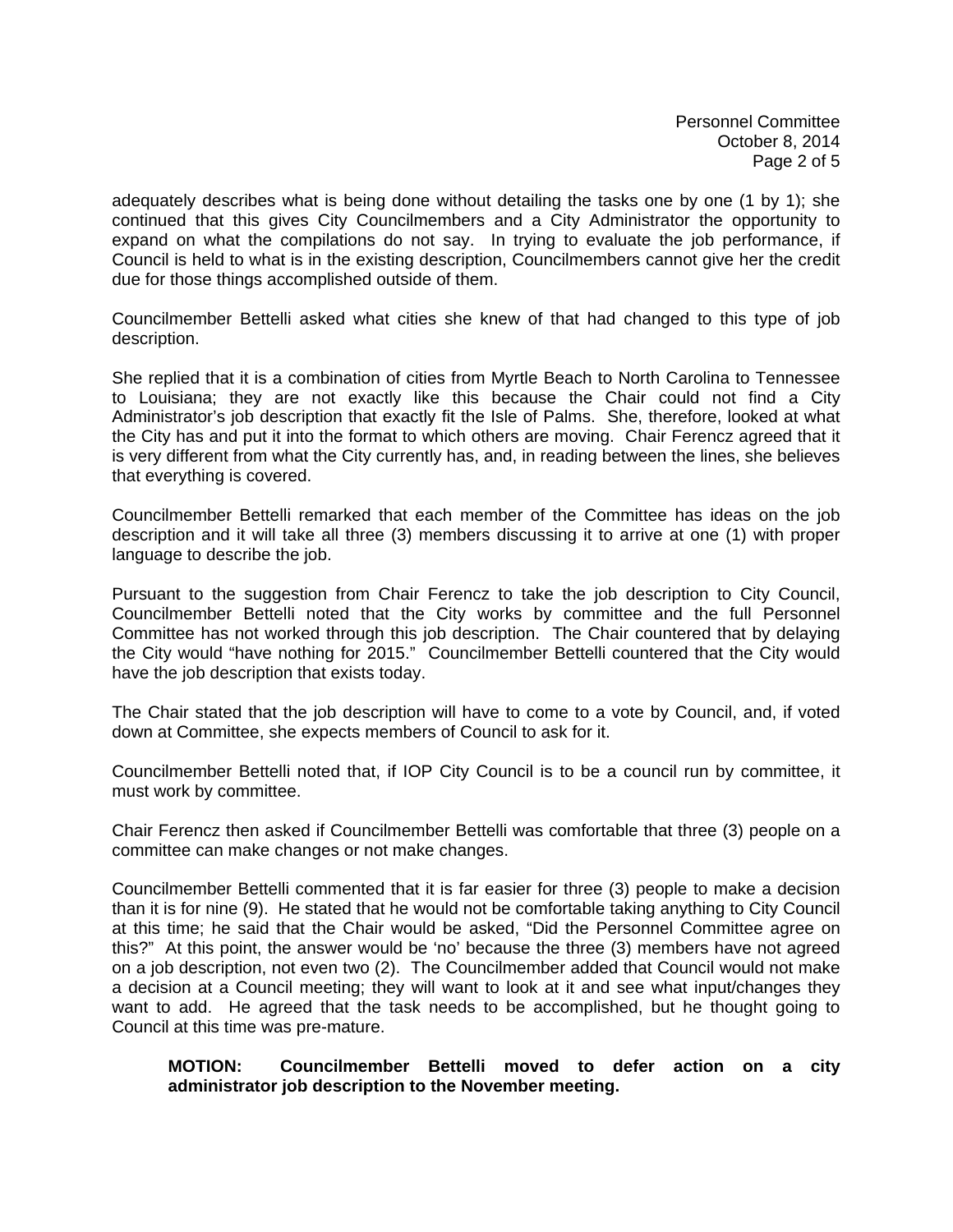Chair Ferencz stated that she could not second the motion.

Responding to Chair Ferencz' statement that "the Committee present feels that it should be delayed to the next meeting," Councilmember Bettelli stated that "the Committee present does not agree with what [the Chair] wants to present to City Council." Therefore, nothing will be presented to Council until the full Committee approves on the job description for a City Administrator.

Regarding the draft job descriptions, Administrator Tucker commented that the Treasurer should be referred to with that title rather than Clerk/Treasurer.

Chair Ferencz directed attention to page 3 of the compilation version presented today to item 6, which states

 "Suspend or dismiss other City employees with the advice of the appropriate department head and with timely notice to City Council."

The Chair then asked whether the City Administrator has to dismiss or suspend all employees, or does it fall under the supervisor's responsibilities?

Administrator Tucker explained that the typical way that matter is handled is that the department manager comes to the Administrator prior to that action being taken, elaborates on the particular situation, identifies the plan of action, and then the course of action is taken. If there were an egregious issue, for example drunk on the job, the department managers have the authority to suspend an employee on the spot; the Administrator signs off on the action afterward.

The Administrator asked the Committee to refer to page 2 of the same document for point 6 that states:

 "Insures that all capital investments are completed 'right the first time' and on time and on budget."

Speaking for anyone in the City Administrator's position, Administrator Tucker noted that someone who has done a number of capital projects knows that an administrator has only so much control; therefore, she suggested that the language be softened to "endeavoring to complete according to plan and on time and on budget." In her opinion, such a statement makes room for the mistakes of others or the unanticipated things, i.e. a cannonball on the beach, that might cause the project to be over-budget and/or delayed, which would not be the fault of someone in the City Administrator's position.

The Chair explained her use of the phrase "right the first time" is based on being on time and on budget, but still not having things go as planned; she added that today most contracts are including such language, meaning that the goal is not to come back with a series of corrective measures.

Councilmember Bettelli voiced his opinion that it is the contractor's responsibility to "be right the first time." As a former project manager, he added that situations come up that make it impossible to have it right and be on time or to be on time and it not be right; therefore, he opined that there must be flexibility because something did not go as everyone expected or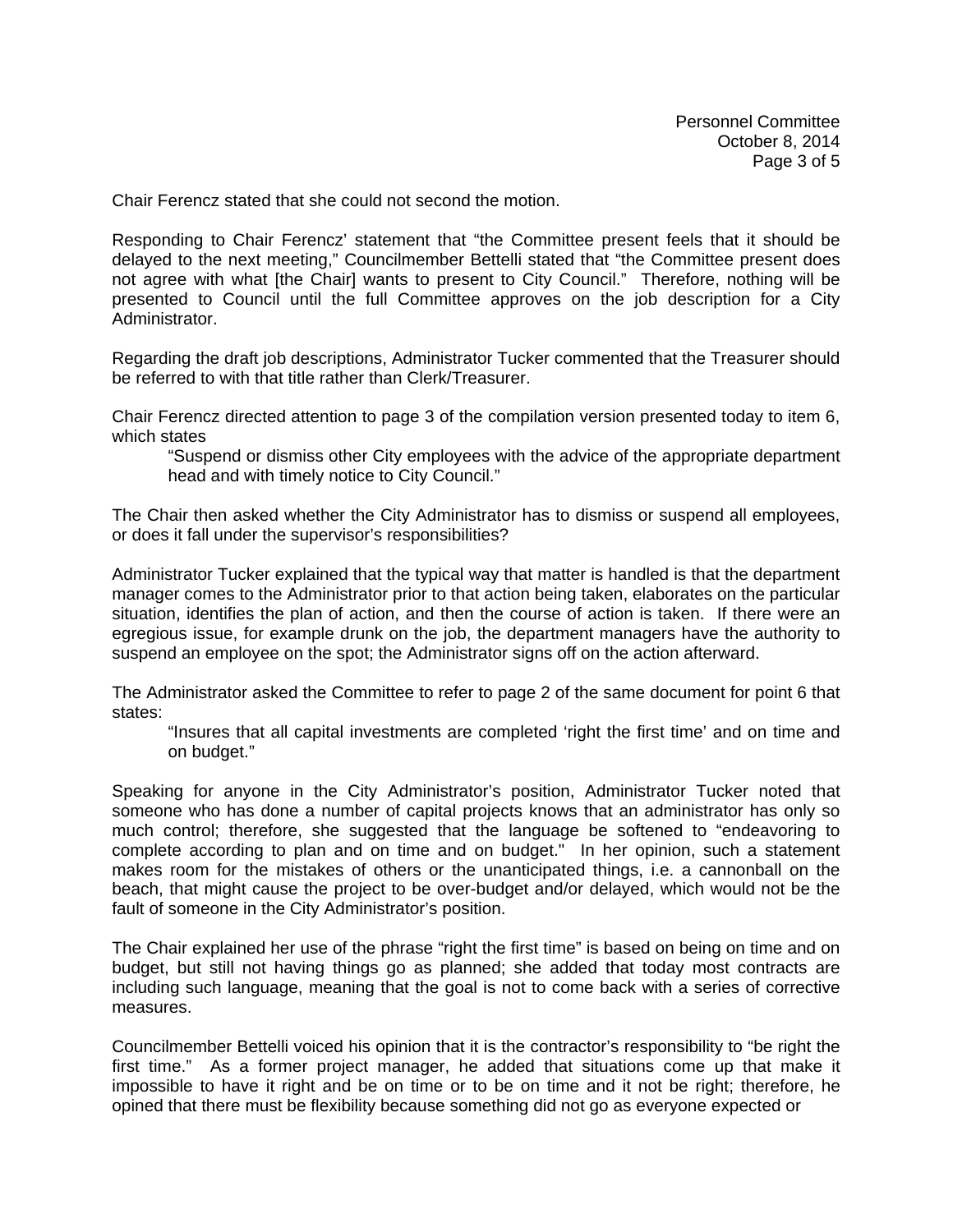some questionable things arise for which the person serving as City Administrator would be penalized because they did not see it coming.

Administrator Tucker stated that all of the "failsafe mechanisms" possible can be put into a project and still things come up that are totally out of the control of the person ultimately in charge.

After the Chair stated that "right the first time" should be a goal, Councilmember Bettelli commented that, if set as a goal, then the person is evaluated on it.

The Administrator agreed with Councilmember Bettelli and added that, if the purpose of the job description is to later come up with an evaluation form, the inclusion of that phrase would not accommodate for circumstances that arise, like the two (2) fire stations, built prior to Administrator Tucker's tenure, that, after construction was completed, were found not to be structurally sound. Another example is the Public Safety Building, where all of the appropriate mechanisms were in place, still there are problems. In her opinion, the duty of someone in the position of the City Administrator is to make sure that, when those things are identified, they are brought forward and dealt with to whatever extent is necessary – to be corrected or to file a complaint.

These words sound like any error on any project, whether under the control of the person in the management position or not, is then tied back to that manager. In Administrator Tucker's opinion, that was a relatively impossible goal to meet.

The Administrator questioned that someone could run a city without post-secondary education, and the language the educational requirement in the Chair's version of the description indicates that a four-year degree is "typically" what is required which leaves it open that someone could be in the management position that does not have a post-secondary education. The Administrator stated that she could not identify anyone in the administrator/manager position that does not have at least a four-year college degree or better.

Chair Ferencz agreed to take the language out of the description "A typical way of obtaining the knowledge, skills and abilities outlined above" and begin the statement with "Graduation from a four-year college or university."

One last change suggested by Administrator Tucker was to replace "municipal" government with "local" government.

## **B. Consideration of Approved Updates to Job Descriptions**

Councilmember Bettelli recalled that the other job descriptions were approved at the September meeting; the job descriptions sent back to Committee were those for the Police Department and centered on the Communication Specialist position.

In addition City Council asked that all updated job descriptions be presented for approval at the same time.